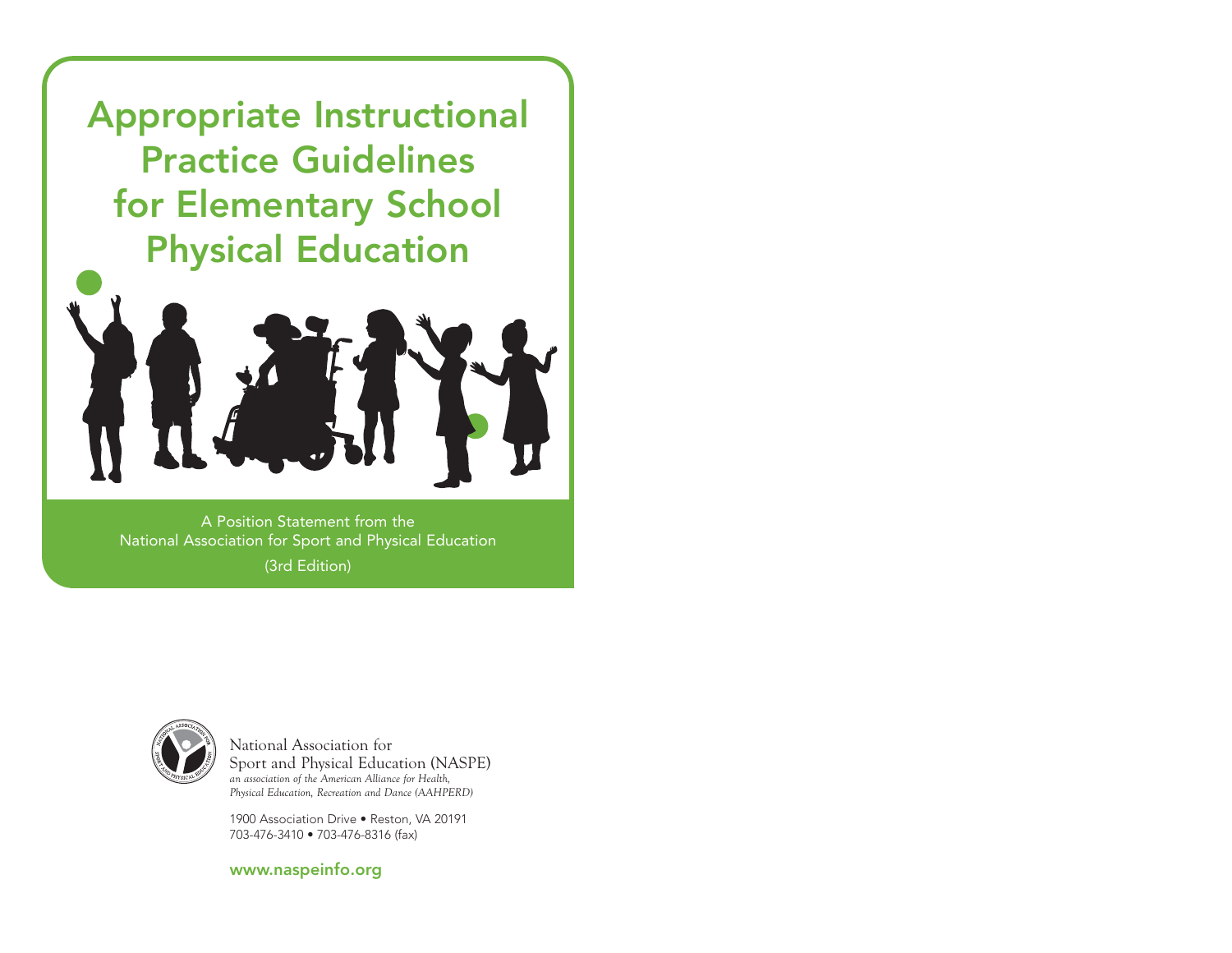# Preface

The National Association for Sport and Physical Education (NASPE) has provided leadership to the field of physical education for more than 100 years. A central aspect of this leadership is the development of standards and guidelines for quality physical education programs. This document, Appropriate Instructional Practice Guidelines for Elementary School Physical Education, is in its third edition. Since the first edition was published in 1992, this document has been reviewed by hundreds of physical educators. Thousands more have used it to ensure that they are implementing programs that are both developmentally and instructionally appropriate for children.

This document represents expert consensus about important appropriate and inappropriate practices observed frequently in elementary school physical education. It is beyond this document's scope, however, to describe all of the appropriate and exemplary practices that might occur in a highquality elementary school physical education program.

Related documents that NASPE has published include Opportunity to Learn Standards for Elementary Physical Education and What Constitutes a Highly Qualified Physical Education Teacher? The NASPE Stars Program, designed to identify and recognize excellence in K-12 physical

education, also identifies and describes many of the practices and characteristics of quality elementary school physical education programs.



# The Goal Is Quality Physical Education Programs

The outcome of a developmentally and instructionally appropriate physical education program is an individual who has the knowledge, skills and confidence to become and remain physically active for a lifetime. NASPE, along with leading medical and child-development specialists, recommends a minimum of 150 minutes per week of quality physical education for all elementary-age children.

Quality physical education is both developmentally and instructionally relevant for all children. Appropriate instructional practices in physical education are those that recognize children's development and changing movement abilities, as well as their individual differences. Children's past motor skill, sport, cognitive and social experiences also are considered in lesson and program design and delivery. Individual characteristics such as physical maturation and fitness, skill levels and age are reflected in designing lessons and selecting instructional strategies. Appropriate instruction in physical education incorporates the bestknown practices, derived from both research and teaching experiences, into a pattern of instruction that maximizes opportunities for learning and success for all children. Quality lessons and programs are designed to reflect the goals of national, state and/or local standards for physical education. Teachers regularly assess student progress and adjust lessons and progressions accordingly.

NASPE defines a physically educated person as someone who:

- 1. Demonstrates competency in motor skills and movement patterns needed to perform a variety of physical activities.
- 2. Shows understanding of movement concepts, principles, strategies and tactics as they apply to learning and performing physical activities.
- 3. Participates regularly in physical activity.
- 4. Achieves and maintains a health-enhancing level of physical fitness.
- 5. Exhibits responsible personal and social behavior that respects self and others in physical activity settings.
- 6. Values physical activity for health, enjoyment, challenge, selfexpression and/or social interaction.

For students to achieve in each of those areas, the general public, parents/ guardians, teachers, administrators and legislators must understand and support these important standards. Providing students with an "opportunity to learn" and having qualified teachers implement appropriate instructional practices can lead to a positive education experience, as well as ensuring that the standards are met. The ultimate goal is for all students to live a healthy, physically active lifestyle.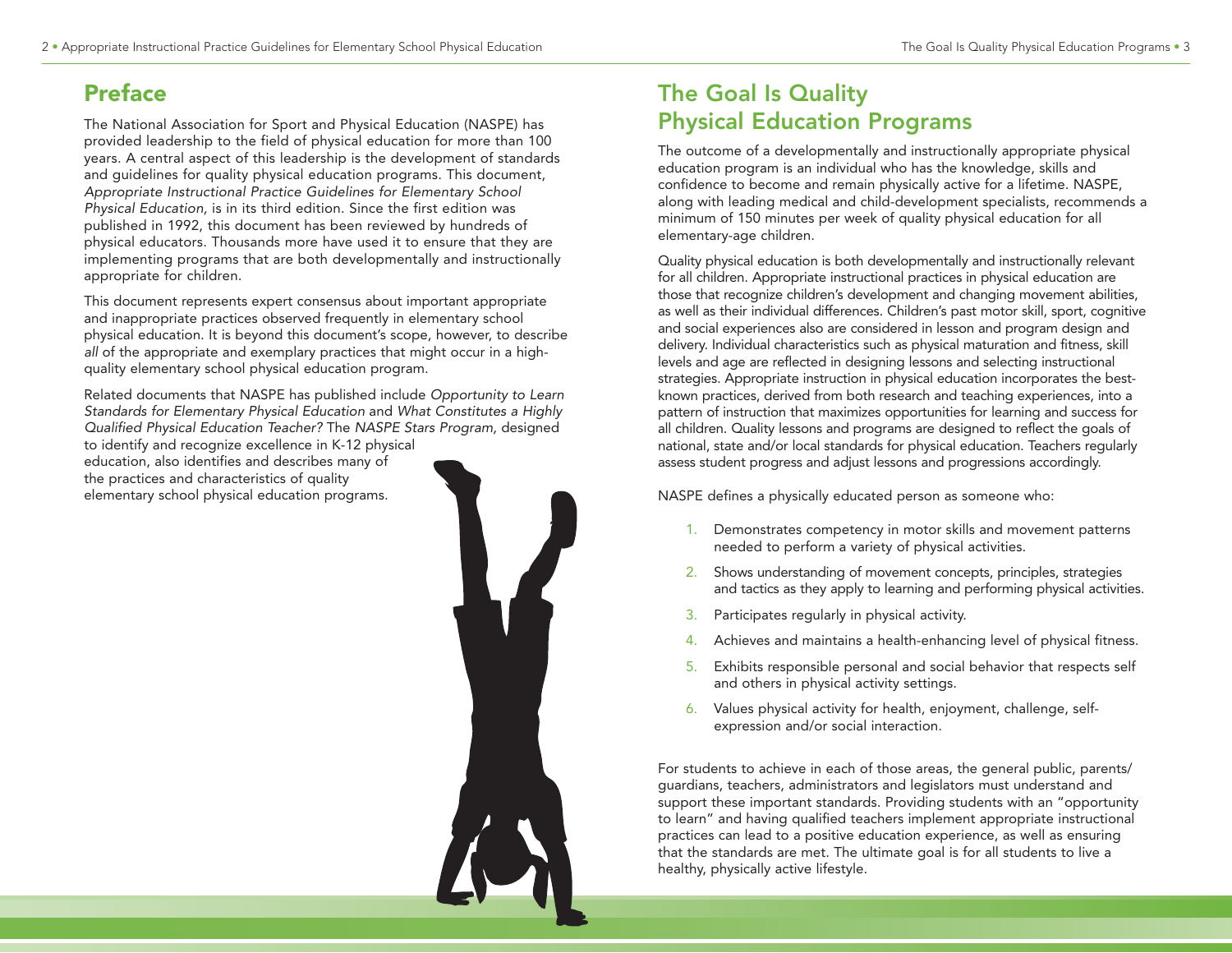# Premises of Physical Education Programs for Children

Five major premises guide one's thinking about, planning for and evaluating physical education programs.

1. The ultimate purpose of any physical education program is to help children develop the skills, knowledge and desire to enjoy a lifetime of physical activity.

Evidence from research has never been clearer: A multitude of health benefits correlate with becoming and remaining physically active for a lifetime. Thus, the goal of quality physical education programs is to lead youngsters to develop the competencies and confidence to participate enjoyably and regularly — in physical activities.

More than ever, we live in a world of rapid change. Tomorrow's physical activities might appear quite different from those of today. Therefore, children need to develop competency in basic movement skills that they can use in any sport or physical activity, whether it be popular today or yet to be invented. Mastering basic movement skills encourages the development and refinement of more complex skills, leading to safe and enjoyable participation in physical activity. When children develop basic movement skills at an early age and expand them during childhood and early adolescence, they gain access to a wide variety of physical activities. Specializing in specific sports and a limited range of opportunities to master basic skills in physical education too early limits their participation options later.

#### 2. Children should engage in physical activity that is appropriate for their developmental levels.

Children are not miniature adults. Physical activity and sports that are appropriate for adults need to be modified and adapted for children to participate in them successfully. Kindergarten-age boys and girls don't possess the same skill and fitness development as fifth-graders; thus, their physical education programs shouldn't be the same. The physical education curriculum should reflect children's natural physical, mental and social development.

#### 3. Recess and physical education are important but different parts of the school program.

Recess is an important part of the school day for children. Activity breaks in addition to the benefits gained from physical activity — can enhance participation and learning in the classroom. Not only does recess provide opportunities for needed physical activity, but unstructured time also provides opportunities for student decision-making and can contribute to creativity and social learning. Play is an essential element of children's development, during which they practice how to cooperate, compete constructively, assume leader/follower roles and resolve conflicts. Whereas recess is unstructured time, physical education is a planned instructional program with specific goals and objectives.

Physical education programs are an essential part of the total curriculum. Such programs increase the physical competence, health-related fitness and self-responsibility that facilitate students' enjoyment of physical activity. Children who establish physical activity habits when they're young are more likely to remain active as adults. Children who don't participate in physical activity are more likely to be inactive as adults, and, as such, are at risk for the negative health results of inactivity.

#### 4. Physical activity and physical education are not the same.

Physical education is an instructional program taught by teachers with professional credentials in physical education. Physical education includes instruction and time to practice and apply skills and knowledge within the class setting. Quality physical education programs are designed to teach children the motor skills that form the foundation for a lifetime of enjoyable physical activity. These programs also encourage children to value and adopt a lifetime of physical activity. Quality physical education programs introduce children to a wide variety of motor skills, movement and fitness concepts.

Participating in physical activity provides an important component of physical education, as well as a means of achieving a healthy fitness level. Physical activity is a significant part of the subject matter of physical education that is related to all, and central to four of the six attributes of a physically educated person detailed on page 3.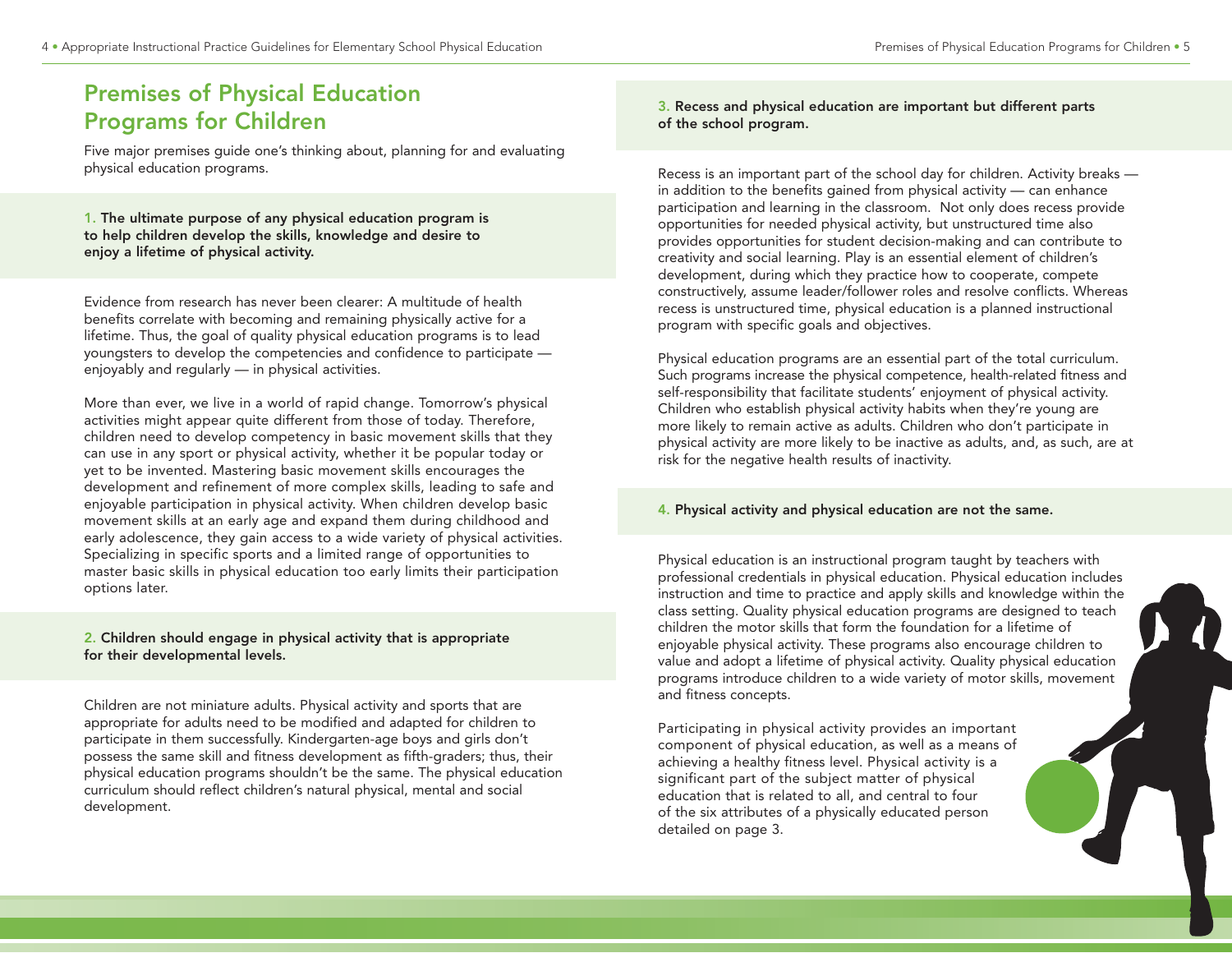Physical education programs should provide a significant amount of moderate to vigorous physical activity for all children. Children also should be provided other opportunities to obtain the 60 minutes or more of daily physical activity recommended by many experts today. These 60 minutes could be accumulated in the school setting (recess and physical education), and also outside the school setting. Quality physical education programs introduce children to a wide variety of physical activities while helping them make positive choices about the ones they find most enjoyable and meaningful.

#### 5. Physical education and youth sports programs are different.

Youth sports programs are designed for youngsters who choose to specialize in one or more sports and refine their skills in competition with others of similar interests and abilities. Developmentally appropriate physical education programs, in contrast to athletic programs, are designed for all children, from the most gifted in motor skills to those who are physically challenged. The intent is to provide children of all abilities and interests with a foundation of movement experiences, knowledge and understanding that will lead to lifelong active and healthy lifestyles. Quality programs of physical education clearly recognize the different purposes between the two types of programs and assist children in understanding the goals and value of each type of program.

> This document describes specific guidelines for recognizing and implementing developmentally appropriate physical education.

# Intended Audience and Purpose

This document is written for parents/guardians, school administrators and policymakers, as well as teachers, who are responsible for children's physical education. It describes specific guidelines for recognizing and implementing developmentally appropriate physical education. It attempts to avoid jargon and uses an easy-to-follow format that briefly describes practices that are in the best interests of children (appropriate) and those that are counterproductive or even harmful (inappropriate).

Teachers can use it to check the quality of their work. It provides school administrators and parents/guardians a guide for what should be happening in the school, and provides policymakers a glimpse of the quality of instruction that should be expected in physical education classes to guide their decisions about the support necessary for quality physical education to occur.

While the components identified in this document are not all-inclusive, they do represent important characteristics of appropriate physical education programs for children.

# Introduction to the Document

This document organizes teacher practices into five separate sections:

- 1. Learning Environment, which includes the following subsections:
	- Establishing the Learning Environment
	- Exercise as Punishment
	- **Safety**
	- **Diversity**
	- **Equity**
	- **Inclusion**
	- Competition and Cooperation

#### 2. Instructional Strategies, which include:

- Expectations for Student Learning
- Class Organization
- Class Design
- Learning Time
- Maximizing Participation
- Teaching/Learning Styles
- Teacher Enthusiasm
- Success Rate
- Teacher Feedback
- Use of Technology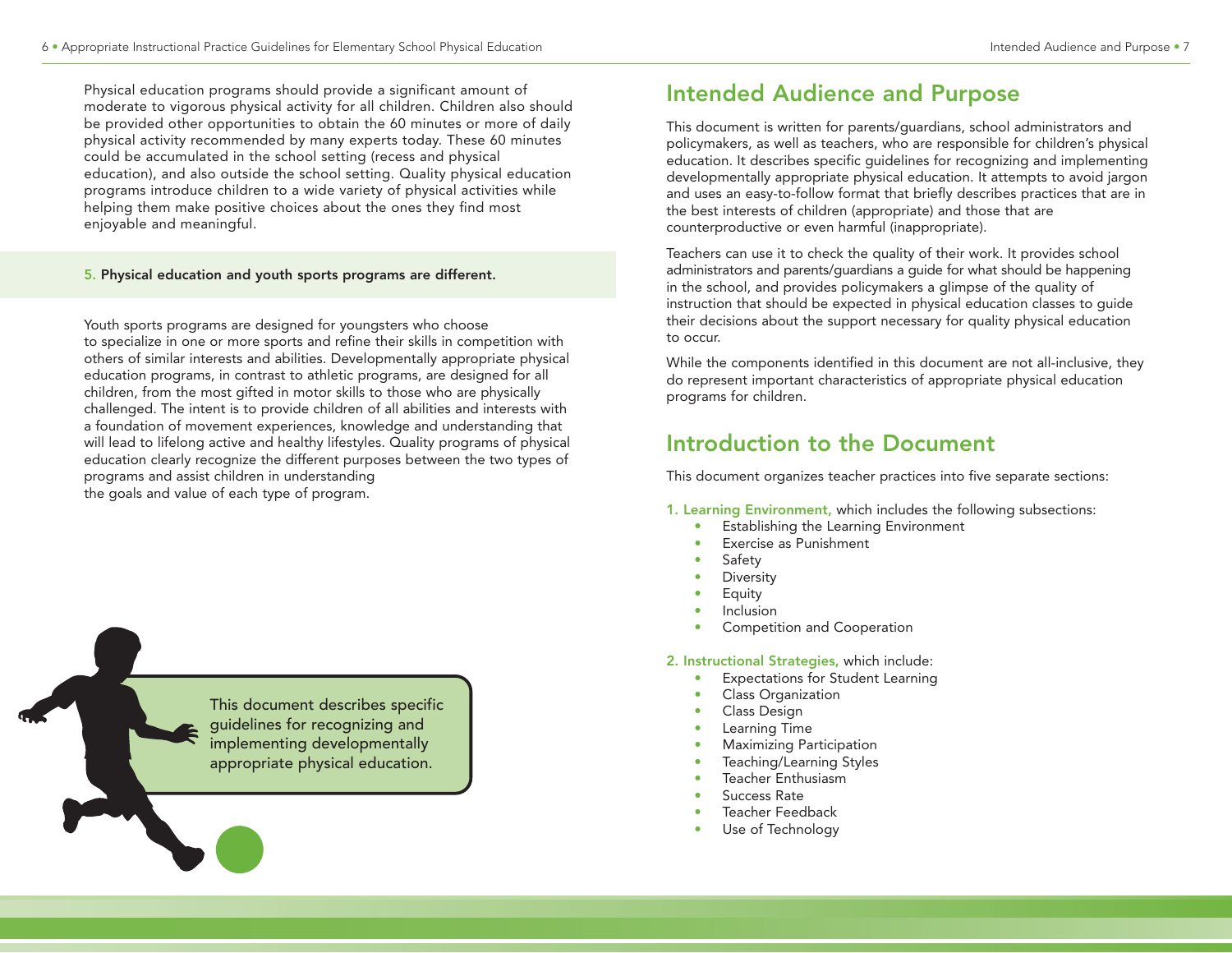#### 3. Curriculum, which includes:

- Productive Motor Skill Learning Experiences
- Concept Knowledge
- Regular Participation
- Developing Health-Related Fitness
- Self-Responsibility and Social Skills
- Valuing Physical Activity
- Interdisciplinary Instruction
- Special Events

#### 4. Assessment, which includes:

- Assessment Use
- Variety of Assessments
- Fitness Testing
- Testing Procedures
- Reporting Student Progress
- Grading
- Program Assessment

#### 5. Professionalism, which includes:

- Professional Growth
- Professional Learning Community
- Advocacy

The practices mentioned are not meant to be an exhaustive list. These are basic instructional practices. Many additional practices that are not enumerated here could be included in an excellent program. The list does, however, include practices observed recently in gymnasiums, pools and fields across the United States.

# 8 • Appropriate Instructional Practice Guidelines for Elementary School Physical Education TEACHING FOR SUCCESS IN ELEMENTARY SCHOOL PHYSICAL EDUCATION

# 1.0 LEARNING ENVIRONMENT

#### 1.1 Establishing the Learning Environment

activity and exercise outside of the physical education setting for enjoyment, skill development and health reasons.

| Appropriate Practice                                                                                                                                                                                                                                  | <b>X</b> Inappropriate Practice                                                                                                                                                                                                       |
|-------------------------------------------------------------------------------------------------------------------------------------------------------------------------------------------------------------------------------------------------------|---------------------------------------------------------------------------------------------------------------------------------------------------------------------------------------------------------------------------------------|
| 1.1.1 Teachers systematically plan for,<br>develop and maintain a positive learning<br>environment that is focused on<br>maximizing learning and participation, in<br>an atmosphere of respect and support<br>from the teacher and the child's peers. | 1.1.1 The environment is not supportive<br>or safe (e.g., teacher makes degrading<br>or sarcastic remarks). As a result, some<br>children feel embarrassed, humiliated<br>and generally uncomfortable in physical<br>education class. |
| 1.1.2 The environment is supportive of<br>all children and promotes development<br>of a positive self-concept. Children are<br>allowed to try, to fail and to try again,<br>free of criticism or harassment from the<br>teacher or other students.    | 1.1.2 Only the highly skilled or physically<br>fit children are viewed as successful<br>learners. The teacher and peers overlook<br>and/or ignore students who are not<br>highly skilled or physically fit.                           |
| 1.1.3 Programs are designed to guide<br>children to take responsibility for their own<br>behavior and learning. Emphasis is on<br>intrinsic, rather than extrinsic, incentives.                                                                       | 1.1.3 Children behave appropriately<br>because they are fearful of receiving a<br>poor grade or other "punishment" if<br>they don't follow the teacher's rules.                                                                       |
| <b>1.1.4 Fair and consistent classroom</b><br>management practices encourage student<br>responsibility for positive behavior.<br>Students are included in the process<br>of developing class rules/agreements.                                        | <b>1.1.4</b> The rules are unclear and can vary<br>from day to day.                                                                                                                                                                   |
| 1.1.5 Bullying, taunting and inappropriate<br>student remarks and behaviors are dealt<br>with immediately and firmly.                                                                                                                                 | 1.1.5 Verbal or nonverbal behavior that<br>is hurtful to other children is overlooked<br>and ignored.                                                                                                                                 |
| 1.2 Exercise as Punishment                                                                                                                                                                                                                            |                                                                                                                                                                                                                                       |
| Appropriate Practice                                                                                                                                                                                                                                  | Inappropriate Practice                                                                                                                                                                                                                |
| <b>1.2.1</b> Teachers promote exercise for its<br>contribution to a healthy lifestyle. Children<br>are encouraged to participate in physical                                                                                                          | 1.2.1 Teachers use activities/exercises<br>(e.g., run laps, perform pushups) to<br>punish misbehavior.                                                                                                                                |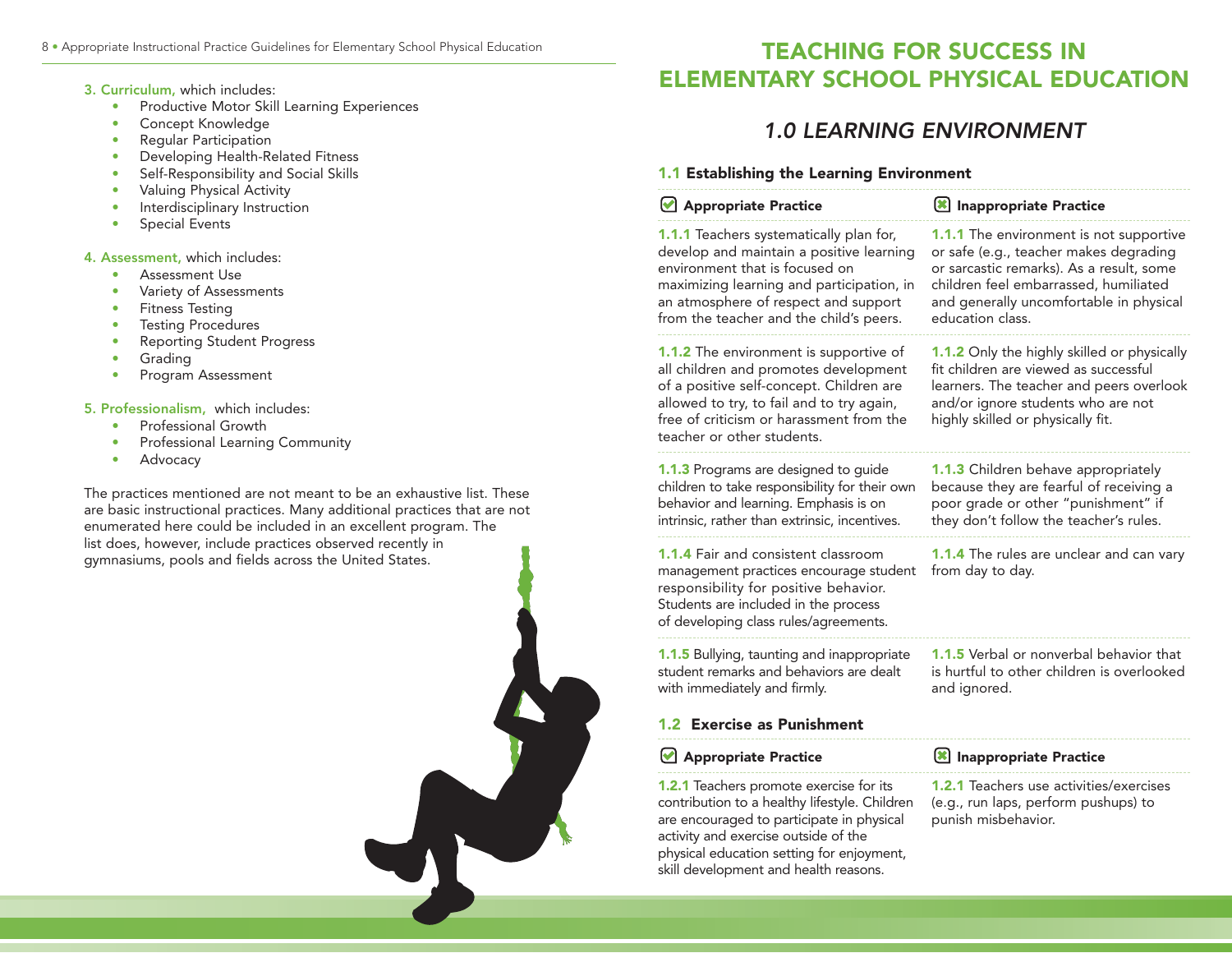### 1.3 Safety

| Appropriate Practice                                                                                                                                                                      | Inappropriate Practice                                                                                                                                                                                                                                                                                       |
|-------------------------------------------------------------------------------------------------------------------------------------------------------------------------------------------|--------------------------------------------------------------------------------------------------------------------------------------------------------------------------------------------------------------------------------------------------------------------------------------------------------------|
| 1.3.1 Teachers make every effort<br>possible to create a safe learning<br>environment for students (e.g., actively<br>teaching safety, posting and practicing<br>emergency action plans). | 1.3.1 Teachers allow or ignore unsafe<br>practices that occur in their classes.<br>Children are permitted to ignore the<br>safety of others in the class (e.g., pushing,<br>shoving, or tackling children in ball games)<br>or use equipment unsafely (e.g., swinging<br>bats in close proximity to others). |
| 1.3.2 Activities are selected carefully to<br>ensure that they match students' ability<br>and are safe for all students, regardless<br>of ability level.                                  | 1.3.2 Human-target games (dodge ball)<br>and/or drills that allow aggressive<br>behaviors toward other students<br>are permitted.                                                                                                                                                                            |
| 1.3.3 Physical education teachers<br>maintain up-to-date first aid, AED and<br>CPR certifications.                                                                                        | <b>1.3.3</b> Teachers don't maintain<br>up-to-date first aid, AED and CPR<br>certifications.                                                                                                                                                                                                                 |
| 1.3.4. Facilities and equipment are<br>maintained and inspected regularly for<br>safety hazards (e.g., glass, improper<br>ground cover under equipment).                                  | 1.3.4. No regular facility safety<br>inspection occurs. Dangerous or<br>outdated equipment is used.                                                                                                                                                                                                          |
| 1.3.5 Physical education class size is<br>consistent with that of other subject<br>areas.                                                                                                 | 1.3.5 Teachers routinely combine classes<br>so one teacher supervises a double class<br>while the other undertakes some other<br>activity.                                                                                                                                                                   |
| <b>1.4 Diversity</b>                                                                                                                                                                      |                                                                                                                                                                                                                                                                                                              |
| Appropriate Practice                                                                                                                                                                      | Inappropriate Practice                                                                                                                                                                                                                                                                                       |
| <b>1.4.1</b> Teachers create an environment<br>that is inclusive and supportive of all<br>children, regardless of race, ethnic                                                            | <b>1.4.1</b> The physical education<br>environment supports highly skilled<br>children more fully than children with                                                                                                                                                                                         |

children, regardless of race, ethnic origin, gender, sexual orientation, religion or physical ability. Such differences are acknowledged, appreciated and respected.

1.4.2 Teachers intentionally select activities that represent a culturally diverse environment (e.g., dances and games from throughout the world).

children more fully than children with less skill development (e.g., posters on display are predominantly of male professional athletes from the "major" sports).

1.4.2 Teachers teach American team sports — football, basketball, softball, etc. — exclusively.

### 1.5 Equity

| Appropriate Practice                                                                                                                                                                                                                                                                                                                 | Inappropriate Practice                                                                                                                                                                                                                                                                                                |
|--------------------------------------------------------------------------------------------------------------------------------------------------------------------------------------------------------------------------------------------------------------------------------------------------------------------------------------|-----------------------------------------------------------------------------------------------------------------------------------------------------------------------------------------------------------------------------------------------------------------------------------------------------------------------|
| 1.5.1 All children (boys and girls, high-<br>and low-skilled) have equal opportunities<br>to participate and for interacting with<br>the teacher (e.g., leadership, playing<br>"skilled" positions, teacher feedback).<br>All children, regardless of developmental<br>level and ability, are challenged at an<br>appropriate level. | 1.5.1 Highly skilled children are<br>permitted to dominate activities (e.g.,<br>athletes or boys are always picked as<br>team/squad leaders or are permitted<br>to go first in team games or play the<br>dominant positions).                                                                                         |
| 1.5.2 Both boys and girls are<br>encouraged, supported and socialized<br>toward successful achievement in all<br>content taught in physical education<br>(e.g., dance is for everyone).                                                                                                                                              | <b>1.5.2</b> Activities are identified as more<br>appropriate for girls or boys (e.g., dance<br>is for girls, football is for boys).                                                                                                                                                                                  |
| 1.5.3 Teachers use gender-neutral<br>language (e.g., "students").<br>1.6 Inclusion                                                                                                                                                                                                                                                   | 1.5.3 Teachers continually refer to all<br>students as "you guys." Teachers<br>continually use "boys and girls" as the<br>most common way to address the class.                                                                                                                                                       |
| Appropriate Practice                                                                                                                                                                                                                                                                                                                 | <b>8</b> Inappropriate Practice                                                                                                                                                                                                                                                                                       |
| 1.6.1 Teachers implement the special<br>education process for students with<br>disabilities as outlined in students'<br>individualized education programs<br>and/or the school's accommodations.                                                                                                                                     | 1.6.1 Children with disabilities sit out,<br>keep score or become spectators.                                                                                                                                                                                                                                         |
| 1.6.2 Lessons/activities are adapted for<br>overweight children (e.g., distance and<br>pace run would be made appropriate).<br>Students are encouraged to undertake<br>appropriate levels of activity for their<br>own improvement.                                                                                                  | 1.6.2 No adaptations are made for<br>overweight children (e.g., overweight<br>children are required to run the same<br>distance at the same pace as fit children,<br>all students are required to perform<br>identical numbers of situps and<br>pushups), and/or they are marginalized<br>as those who "can't do it." |
| 1.6.3 Teachers provide appropriate<br>experiences for students with temporary                                                                                                                                                                                                                                                        | 1.6.3 Students with temporary medical<br>conditions are excluded or given an                                                                                                                                                                                                                                          |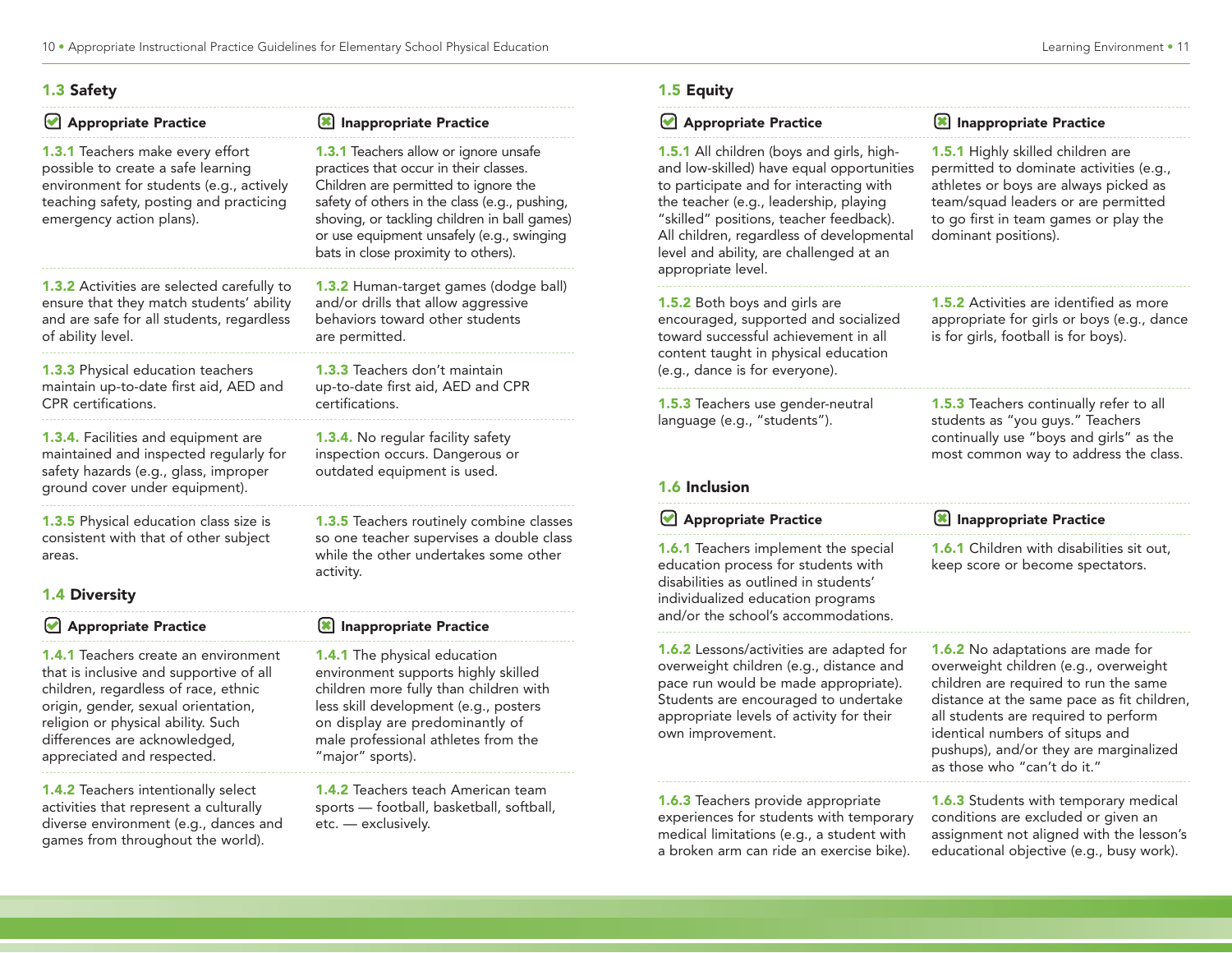#### 1.7 Competition and Cooperation

| Appropriate Practice                                                                                                                                                                                                                                             | Inappropriate Practice                                                                                                                                                                                          |
|------------------------------------------------------------------------------------------------------------------------------------------------------------------------------------------------------------------------------------------------------------------|-----------------------------------------------------------------------------------------------------------------------------------------------------------------------------------------------------------------|
| <b>1.7.1</b> Teachers develop learning<br>experiences that help students under-<br>stand the nature of and the different<br>kinds of competition. For example,<br>students can elect to keep score or play<br>for skill practice in selected situations.         | <b>1.7.1</b> Students are required to always<br>keep score and participate in activities<br>(e.g., relay races, elimination tag) that<br>publicly identify them as winners or<br>losers.                        |
| <b>1.7.2</b> Teachers create a mastery-learning<br>environment that encourages students<br>to compete against previous personal<br>performances or against a criterion<br>score. Children are given opportunities<br>to choose their competitive<br>environment. | <b>1.7.2</b> Teachers focus on production of<br>full-scale competition and limit skill<br>instruction (e.g., playing 11 v. 11 soccer<br>instead of emphasizing skill development<br>through small-sided games). |

1.7.3 Children are guided to understand that some students prefer competitive situations, while others do not; and either preference is acceptable.

1.7.3 Children are made to feel that something is wrong with them if they don't enjoy competition.



# 2.0 INSTRUCTIONAL STRATEGIES

## 2.1 Expectations for Student Learning

| Z. LADECLATIONS TOP STUDENT LEAFNING                                                                                                                                                 |                                                                                                                                     |
|--------------------------------------------------------------------------------------------------------------------------------------------------------------------------------------|-------------------------------------------------------------------------------------------------------------------------------------|
| Appropriate Practice                                                                                                                                                                 | Inappropriate Practice                                                                                                              |
| <b>2.1.1</b> Clear goals and objectives for<br>student learning and performance are<br>communicated to students, parents/<br>guardians and administrators.<br>2.2 Class Organization | 2.1.1 Children are expected to be<br>"busy, happy and good," with no<br>emphasis on learning and improvement.                       |
| Appropriate Practice                                                                                                                                                                 | Inappropriate Practice                                                                                                              |
| 2.2.1 Teachers form pairs, groups and<br>teams (e.g., randomly, by fitness or skill<br>level when necessary, or by a class                                                           | <b>2.2.1</b> Teachers inadvertently promote<br>exclusion by allowing student captains<br>to pick teams or by arbitrarily separating |

### 2.3 Class Design

#### **Appropriate Practice**

child's dignity and self-respect.

2.3.1 Physical education classes begin with an instant activity, anticipatory set and physical warm-up; proceed to the instructional focus and fitness activities; and close with a physiological cooldown and a review of instructional objectives.

2.3.2 Stretching, if included in the lesson, occurs only after an appropriate general warm-up activity and is appropriate and beneficial for maintaining and improving flexibility.

2.3.2 Stretching occurs without total body warm-up. No feedback is provided about appropriate body position in

chosen first and cliques are evident).

Inappropriate Practice

no introduction or warm-up).

stretching.

2.3.1 Classes have no identifiable structure (e.g., students start class by performing the activity of the day with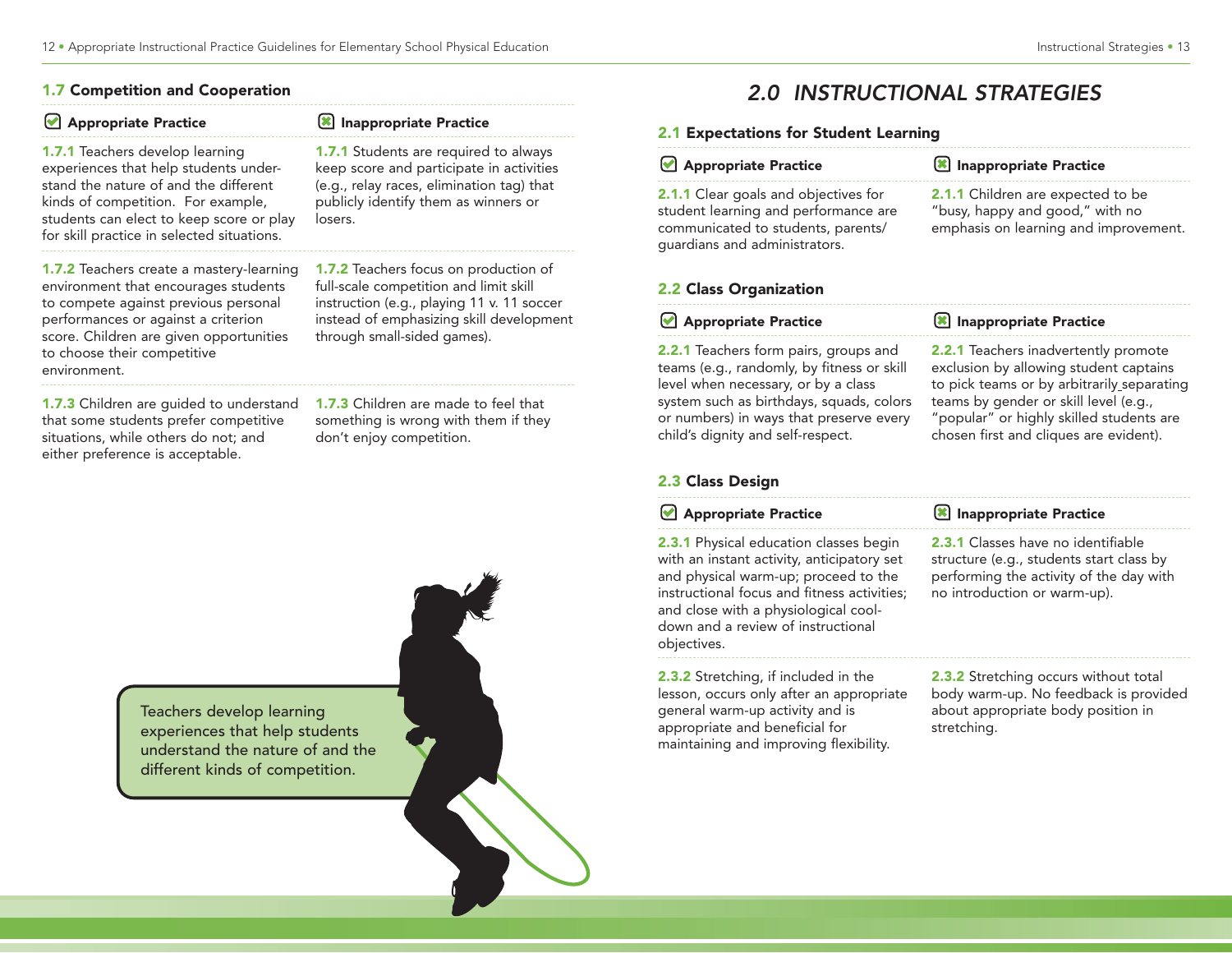| Appropriate Practice                                                                                                                                                                       | Inappropriate Practice                                                                                                                                                                                                                                                       |
|--------------------------------------------------------------------------------------------------------------------------------------------------------------------------------------------|------------------------------------------------------------------------------------------------------------------------------------------------------------------------------------------------------------------------------------------------------------------------------|
| <b>2.4.1</b> The teacher plans for skill and<br>concept instruction and provides<br>adequate time for practice, skill<br>development and feedback, based on<br>appropriate skill analysis. | <b>2.4.1</b> The teacher doesn't use effective<br>time-management strategies and<br>devotes little time to developing skill or<br>meaningful feedback (e.g., game play<br>begins before students have the<br>necessary skills, strategies or tactics for<br>competent play). |
| <b>2.4.2</b> Lessons are planned to revisit skills<br>and concepts throughout the year and<br>from year to year, to allow for student<br>growth and readiness.                             | 2.4.2 Skills are taught once a year<br>during their unit and then ignored until<br>the following year.                                                                                                                                                                       |

### 2.5 Maximizing Participation

| Appropriate Practice                            | <b>X</b> Inappropriate Practice                |
|-------------------------------------------------|------------------------------------------------|
| <b>2.5.1</b> Teachers organize their classes to | <b>2.5.1</b> Lessons are organized poorly, so  |
| maximize opportunities for all children         | students spend much of the class time          |
| to learn and be physically active.              | waiting for roll call, waiting in lines and/or |
| Enough equipment is provided so that            | waiting for equipment to be distributed.       |
| children spend virtually no time waiting        | The first few minutes of the class are         |
| for turns or standing in lines. At least        | always spent sitting, getting organized or     |
| 50% of class time is spent in moderate-         | simply waiting for the teacher to signal       |
| to-vigorous activity.                           | that the class is about to begin.              |

2.5.2 The teacher uses small-sided games (1 v.1, 2 v. 2, etc.) or miniactivities to allow students ample opportunity to participate.

2.5.2 The teacher consistently uses only one ball for most activities that involve playing with a ball (e.g., soccer, softball). In the game situation, most players touch the ball only rarely.

 $\boldsymbol{l}$ 

Lessons are planned to revisit skills and concepts throughout the year and from year to year.

## 2.6 Teaching/Learning Styles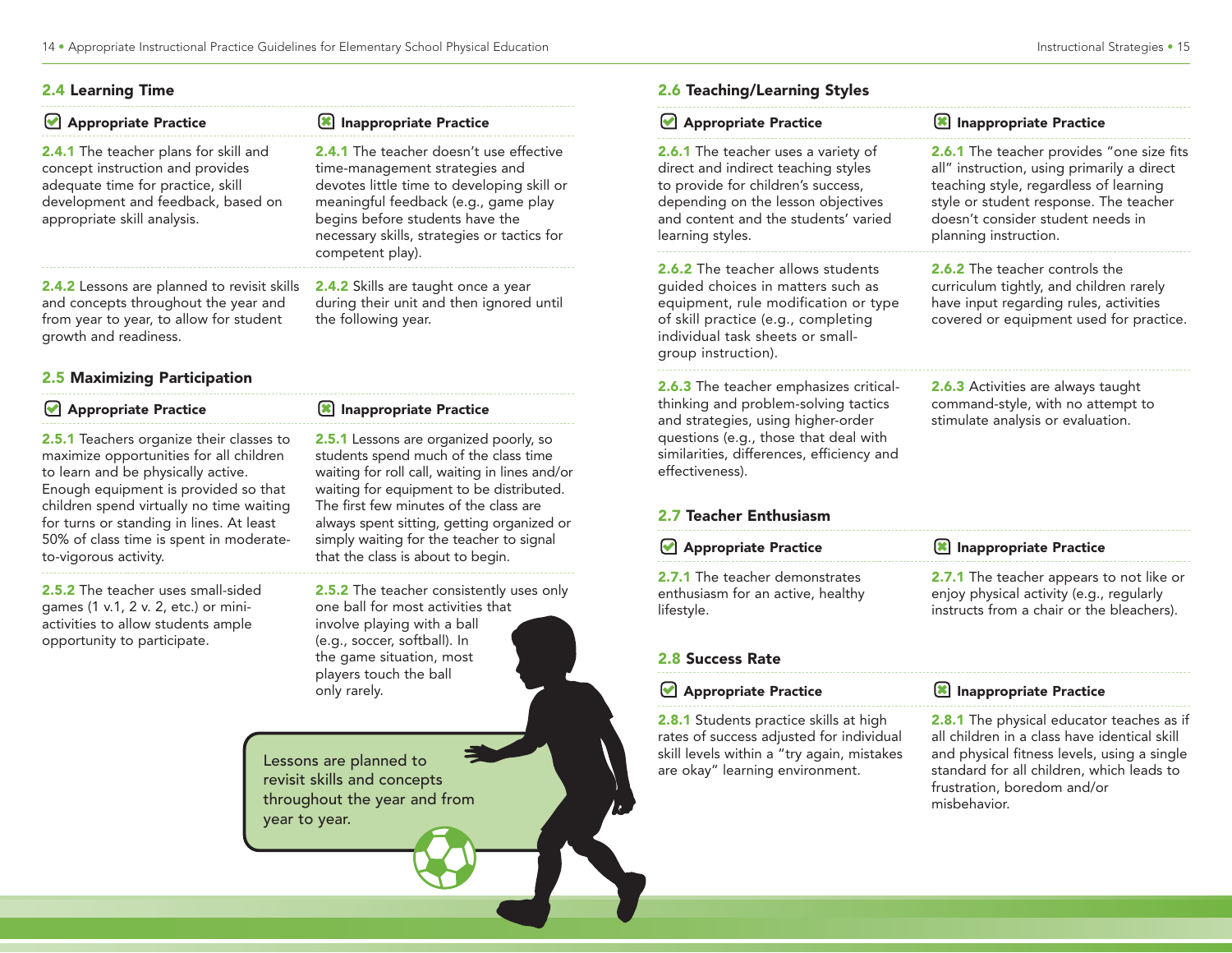### 2.9 Teacher Feedback

pedometers) to increase the lesson's

effectiveness.

| Appropriate Practice                                                               | Inappropriate Practice                                                                                                                                                                                                               | 3.1 Pr                                              |  |
|------------------------------------------------------------------------------------|--------------------------------------------------------------------------------------------------------------------------------------------------------------------------------------------------------------------------------------|-----------------------------------------------------|--|
| <b>2.9.1</b> The teacher provides specific<br>feedback (e.g., "Remember to step    | 2.9.1 Children receive either no<br>feedback or feedback that is primarily                                                                                                                                                           | $\bigcup$ Ap                                        |  |
| forward on your opposite foot when<br>you're throwing.") on a consistent<br>basis. | negative or too general (e.g., "Good<br>job," "Way to go.") to be of any help in<br>improving their performance. The<br>teacher is not engaged instructionally,<br>and is either merely officiating or<br>playing with the children. | $3.1.1$ T<br>has an<br>based o<br>approp<br>derived |  |
| 2.10 Use of Technology                                                             |                                                                                                                                                                                                                                      |                                                     |  |
| Appropriate Practice                                                               | Inappropriate Practice                                                                                                                                                                                                               | $3.1.2$ T<br>develor                                |  |
| <b>2.10.1</b> The teacher includes technology<br>(e.g., quantifying activity with  | <b>2.10.1</b> The teacher uses technology<br>rarely, if ever.                                                                                                                                                                        | skills ar<br>of setti                               |  |

3.0 CURRICULUM

### roductive Motor Skill Learning Experiences

| Appropriate Practice                                                                                                                                                                                                                                                                                | Inappropriate Practice                                                                                                                                                                                                                                                                                              |
|-----------------------------------------------------------------------------------------------------------------------------------------------------------------------------------------------------------------------------------------------------------------------------------------------------|---------------------------------------------------------------------------------------------------------------------------------------------------------------------------------------------------------------------------------------------------------------------------------------------------------------------|
| 3.1.1 The physical education curriculum<br>has an obvious scope and sequence<br>based on goals and objectives that are<br>appropriate for all children and are<br>derived from national or state standards.                                                                                         | 3.1.1 The physical education curriculum<br>lacks age-appropriate developmental<br>goals and objectives and is based<br>primarily on the teacher's interests,<br>preferences and background<br>(e.g., team sports dominate).                                                                                         |
| <b>3.1.2</b> The teacher focuses on the<br>development of fundamental motor<br>skills and their application to a variety<br>of settings.                                                                                                                                                            | 3.1.2 Children don't develop their<br>motor skills to a level that enables them<br>to participate enjoyably and successfully<br>in games, gymnastics and dance.                                                                                                                                                     |
| 3.1.3 Each lesson is designed to meet<br>the program's goals as stated in a<br>published scope and sequence.                                                                                                                                                                                        | <b>3.1.3</b> Lesson activities are chosen<br>without regard to program goals and/or<br>with little or no planning.                                                                                                                                                                                                  |
| 3.1.4 Teachers adapt their lessons for<br>different classes within and between<br>grade levels.                                                                                                                                                                                                     | 3.1.4 The same lesson plans and<br>activities are used for all grade levels.                                                                                                                                                                                                                                        |
| 3.1.5 Rhythmical Activities & Dance . The<br>teacher includes a variety of rhythmical,<br>expressive, creative and culturally<br>enriching dance experiences designed<br>with the children's physical, cultural,<br>emotional and social abilities in mind.                                         | 3.1.5 Rhythmical Activities & Dance .<br>The teacher does not teach dance, or<br>teaches dances to students with no<br>sequencing or progression.                                                                                                                                                                   |
| <b>3.1.6 Games Instruction • Teachers</b><br>select, design, sequence and modify<br>games to maximize specific learning,<br>fitness/skill enhancement and<br>enjoyment.                                                                                                                             | <b>3.1.6 Games Instruction • Teachers use</b><br>games with no obvious learning purpose<br>or goal other than to keep children<br>"busy, happy and good."                                                                                                                                                           |
| 3.1.7 Educational Gymnastics . Lessons<br>develop skills appropriate to children's<br>abilities and confidence in balancing,<br>rolling, jumping and landing, climbing and<br>transferring weight. Children practice on<br>equipment designed to match their<br>gymnastic abilities and confidence. | 3.1.7 Educational Gymnastics .<br>Teachers require all students to perform<br>the same predetermined stunts and<br>routines while the rest of the class sits<br>and watches. Predetermined stunts<br>require extensive teacher direction and<br>spotting because they're too difficult for<br>many of the children. |

The physical educator includes technology (e.g., quantifying activity with pedometers) to enhance the lesson's effectiveness.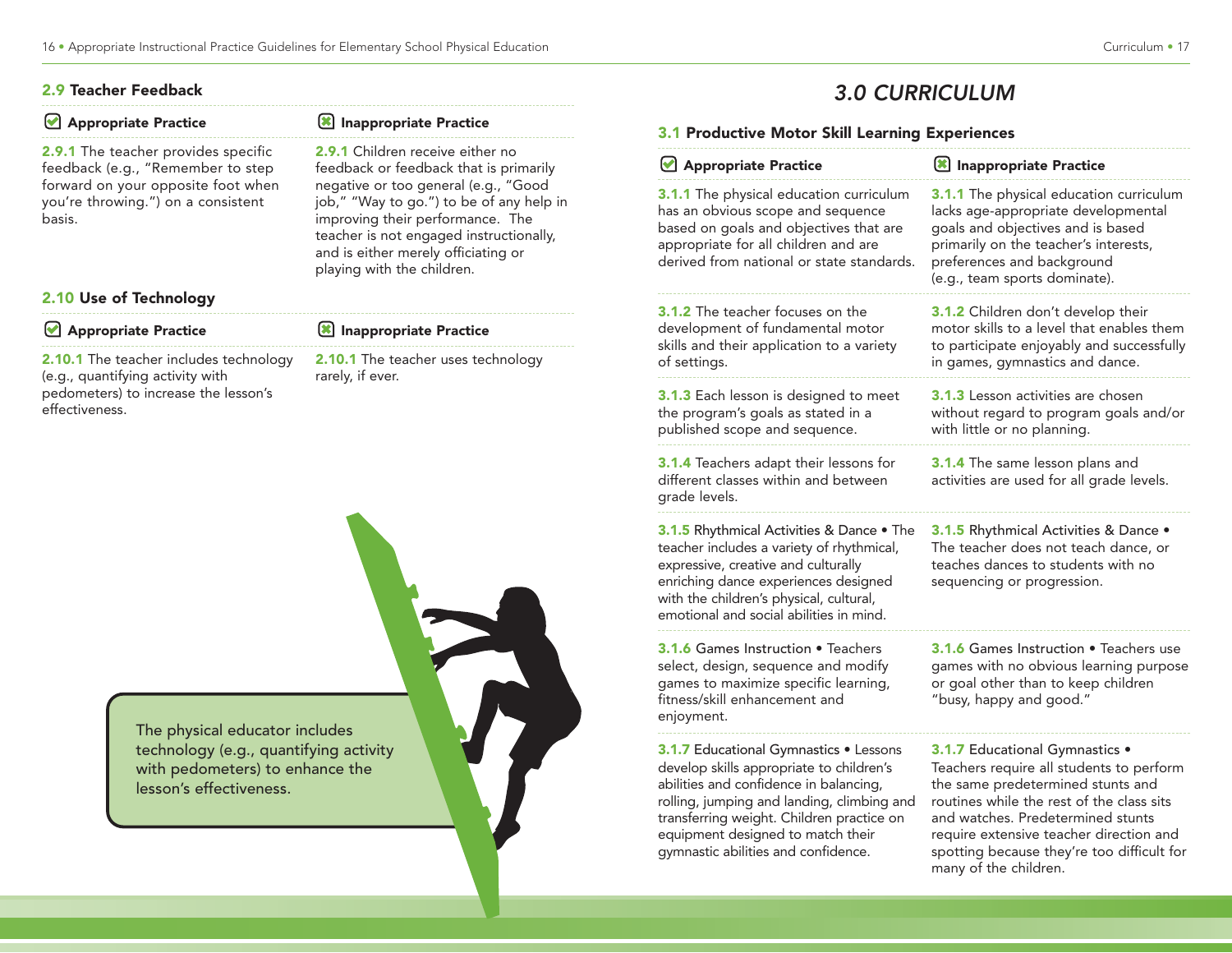#### 3.2 Concept Knowledge

**Appropriate Practice** 

| Inappropriate Practice                                                                                                                                                                                  |
|---------------------------------------------------------------------------------------------------------------------------------------------------------------------------------------------------------|
| <b>3.2.1</b> The teacher doesn't help develop<br>student knowledge of the scientific<br>bases of physical activity.                                                                                     |
| <b>3.2.2</b> Teachers fail to link knowledge<br>gained in physical education to life (e.g.,<br>children are not taught that the heart is<br>a muscle that needs regular exercise to<br>remain healthy). |
|                                                                                                                                                                                                         |
|                                                                                                                                                                                                         |

**8** Inappropriate Practice

3.3.1 The teacher extends experiences from in-class activity lessons to community and family activities, promoting a physically active lifestyle. 3.3.1 No effort is made to connect physical education instruction to community offerings, recreational opportunities or family involvement.

# 3.4 Developing Health-Related Fitness

| Appropriate Practice                                                                                                                                                                              | Inappropriate Practice                                                                                                                                                                                         |
|---------------------------------------------------------------------------------------------------------------------------------------------------------------------------------------------------|----------------------------------------------------------------------------------------------------------------------------------------------------------------------------------------------------------------|
| <b>3.4.1</b> The health-related components of<br>fitness are the focus of fitness activities.<br>Skill-related components of fitness are<br>emphasized in their relation to skill<br>development. | <b>3.4.1</b> Fitness activities are random and<br>unrelated to lifelong learning benefits.<br>Physical fitness activity<br>consists of mass exercises<br>following a designated<br>leader or standard routine. |
| <b>3.4.2</b> The teacher helps students<br>interpret and use assessment data for<br>setting goals and helping to develop a<br>lifelong fitness plan.                                              | <b>3.4.2 The</b><br>teacher<br>conducts<br>the fitness<br>assessment<br>but never uses results<br>to set goals or to design<br>a personal fitness plan.                                                        |

3.5 Self-Responsibility and Social Skills

# **Appropriate Practice**

3.5.1 Teachers intentionally design activities that allow children opportunities to work together to develop social skills (cooperative, competitive and sportsmanship) and learn responsible behavior. Situations are designed for purposeful teaching of these skills; they aren't left for "teachable moments" only.

#### **X** Inappropriate Practice

3.5.1 Social skills are not taught but are assumed as a by-product (e.g., fair play as a product of sport participation). Teachers don't take advantage of strategies such as child choice of equipment, peer teaching, group work or class involvement in establishing rules.

#### 3.6 Valuing Physical Activity

| Appropriate Practice                                                                                                                                                                                                | Inappropriate Practice                                                                                                                        |
|---------------------------------------------------------------------------------------------------------------------------------------------------------------------------------------------------------------------|-----------------------------------------------------------------------------------------------------------------------------------------------|
| <b>3.6.1</b> Teachers encourage all children to<br>experience the satisfaction and joy that<br>can result from learning about and<br>participating regularly in physical activity.                                  | <b>3.6.1</b> Negative experiences in physical<br>education class result in devaluing the<br>importance and enjoyment of physical<br>activity. |
| <b>3.6.2</b> Teachers help students understand<br>that physical activity is an important part<br>of everyday living (e.g., climbing stairs<br>instead of using an elevator; riding a<br>bike or walking to school). | <b>3.6.2</b> Teachers make no efforts to<br>encourage activity in other aspects<br>of students' lives.                                        |
| 3.7 Interdisciplinary Instruction                                                                                                                                                                                   |                                                                                                                                               |
| Appropriate Practice                                                                                                                                                                                                | Inappropriate Practice                                                                                                                        |
| <b>3.7.1</b> Teachers frequently link physical                                                                                                                                                                      | 3.7.1 Physical education classes are                                                                                                          |

3.7.1 Teachers frequently link physical education experiences with concepts being taught in mathematics, reading, science, social studies, art and music.

#### 3.8 Special Events

#### **Appropriate Practice**

3.8.1 Teachers plan field days so that every child is a full participant and derives satisfaction and joy from a festival of physical activity linked to the physical education program.

emphasizing other areas of the curriculum at the expense of teaching physical education skills and concepts.

used to teach cognitive concepts

#### Inappropriate Practice

**3.8.1** Teachers design field days that encourage intense team, group or individual competition (e.g., running or sack races), with winners and losers identified clearly. Extensive recognition is given to winners only.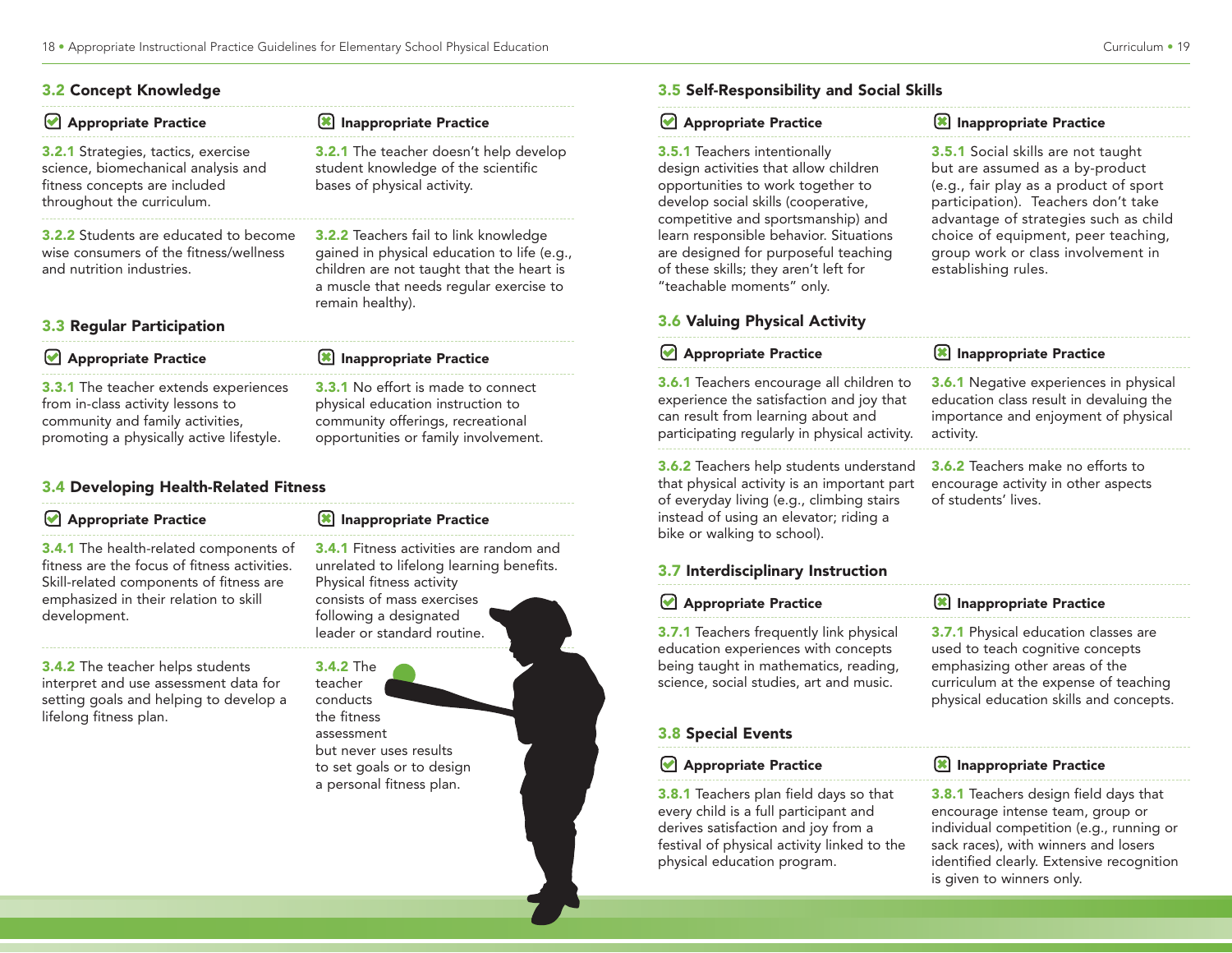# 4.0 ASSESSMENT

grading.

#### 4.1 Assessment Use

|  | Appropriate Practice |  |
|--|----------------------|--|
|--|----------------------|--|

4.1.1 Formative and summative assessments are an ongoing and an integral part of the learning process for all students, including those with disabilities.

### 4.2 Variety of Assessments

| Appropriate Practice                                                                                                                                                                                             | Inappropriate Practice                                                                                     |
|------------------------------------------------------------------------------------------------------------------------------------------------------------------------------------------------------------------|------------------------------------------------------------------------------------------------------------|
| <b>4.2.1</b> Teachers teach and assess all<br>domains (cognitive, affective and<br>physical) systematically, using a variety<br>of assessment techniques.                                                        | 4.2.1 Teachers assess only physical<br>fitness.                                                            |
| 4.2.2 Assessments include clearly<br>defined criteria that are articulated to<br>students as part of instruction prior to<br>the assessment (e.g., a rubric is<br>provided and explained during<br>instruction). | <b>4.2.2</b> Assessments aren't clearly defined<br>and/or don't relate to program goals<br>and objectives. |

### 4.3 Fitness Testing

#### **Appropriate Practice**

4.3.1 Teachers use fitness assessment as part of the ongoing process of helping students understand, enjoy, improve and/or maintain their physical fitness and well-being (e.g., students set goals for improvement that are revisited during the school year).

4.3.2 As part of an ongoing program of physical education, students are physically prepared in each fitness component so that they can complete the assessments safely.



Inappropriate Practice

4.1.1 Assessment is rare and random, and occurs only in the context of

### 4.4 Testing Procedures

| Appropriate Practice                                                                                                                                                                                                                             | Inappropriate Practice                                                                                                                                                                                    |
|--------------------------------------------------------------------------------------------------------------------------------------------------------------------------------------------------------------------------------------------------|-----------------------------------------------------------------------------------------------------------------------------------------------------------------------------------------------------------|
| 4.4.1 Teachers make every effort to<br>create testing situations that are private,<br>nonthreatening, educational and<br>encouraging (e.g., teachers explain what<br>the test is designed to measure).                                           | 4.4.1 Testing is public, with no reason<br>given for the test (e.g., students observe<br>others completing the test while they<br>wait for their turn to take it).                                        |
| 4.4.2 Teachers encourage children to<br>avoid comparisons with others and use<br>the results as a catalyst for personal<br>improvement.                                                                                                          | 4.4.2 Teachers ignore taunting or<br>teasing based on test results. Results<br>are interpreted based on comparison to<br>norms, rather than how they apply to<br>children's future health and well-being. |
| <b>4.5 Reporting Student Progress</b>                                                                                                                                                                                                            |                                                                                                                                                                                                           |
| Appropriate Practice                                                                                                                                                                                                                             | <b>8</b> Inappropriate Practice                                                                                                                                                                           |
| 4.5.1 Test results are shared privately<br>with children and their parents/<br>guardians as a tool for developing<br>personal goals and strategies for<br>maintaining and increasing the<br>respective fitness parameters.                       | 4.5.1 Individual scores are posted<br>publicly, where others can compare<br>student scores.                                                                                                               |
| 4.5.2 The teacher provides regular<br>reports of student progress to students<br>and parents/guardians using a variety of<br>continuous formative evaluations and<br>assessments (e.g., heart rate monitor<br>printouts, pedometer step sheets). | 4.5.2 Parents/guardians never receive<br>information about the program content<br>or their children's progress beyond a<br>letter grade on the report card.                                               |
| <b>4.6 Grading</b>                                                                                                                                                                                                                               |                                                                                                                                                                                                           |
| Appropriate Practice                                                                                                                                                                                                                             | Inappropriate Practice                                                                                                                                                                                    |
| 4.6.1 Physical education grades are<br>based on thoughtfully identified<br>components that are aligned with<br>course goals and national standards.                                                                                              | 4.6.1 Grades are based on a single<br>opportunity to perform (e.g., based on<br>standardized fitness test scores or the<br>number of times they can jump rope<br>continually).                            |
| 4.6.2 Students know the components<br>and criteria included in their grade,<br>and the rationale for each                                                                                                                                        | 4.6.2 The teacher uses subjective<br>measures to assign grades (e.g., grades<br>are based solely on effort, participation<br>and /or attitude).                                                           |
|                                                                                                                                                                                                                                                  |                                                                                                                                                                                                           |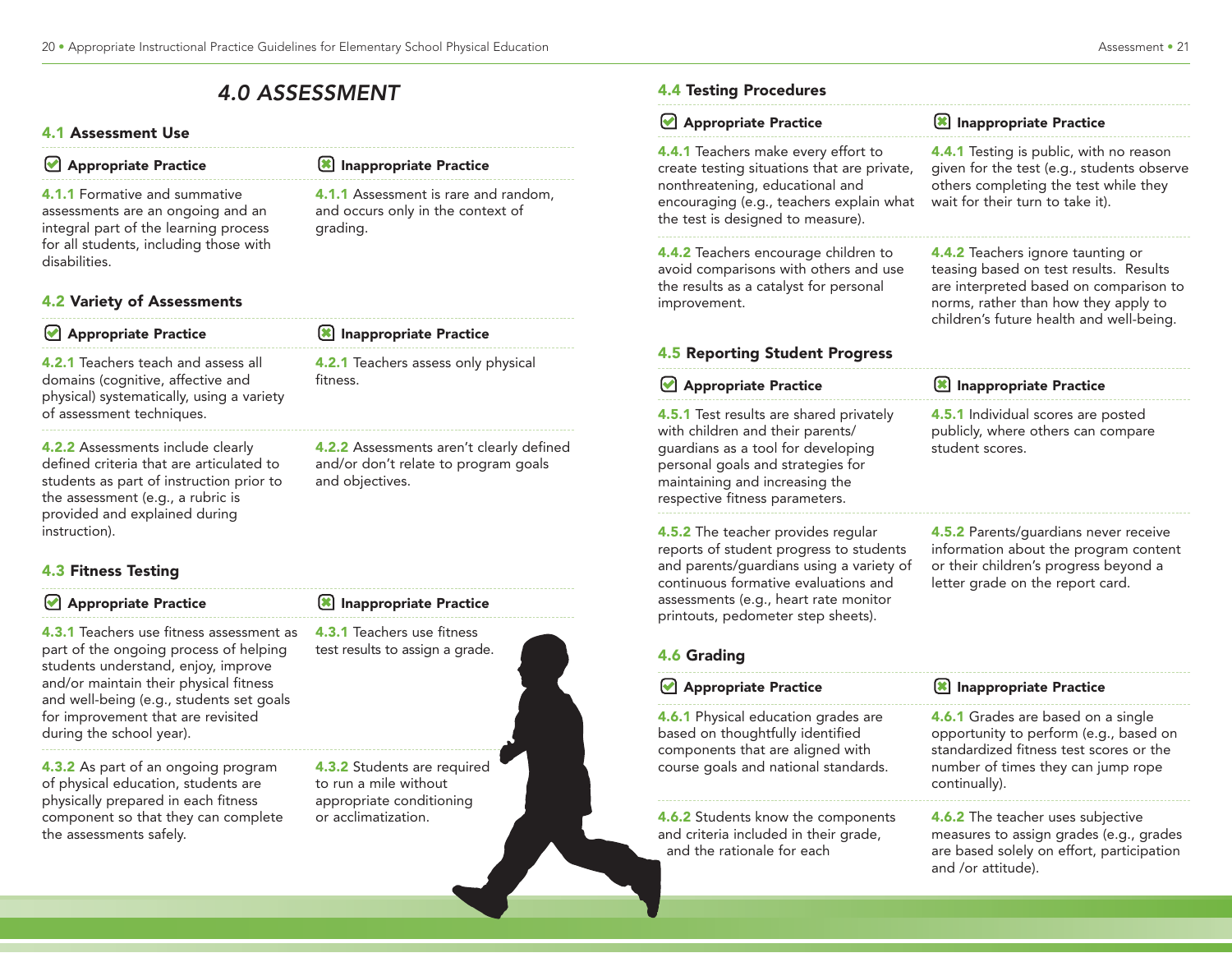#### 4.7 Program Assessment

#### **Appropriate Practice**

Inappropriate Practice

4.7.1 Data on student achievement are used to evaluate program effectiveness on a regular basis.

4.7.1 Program evaluation is based solely on personal impressions.

# 5.0 PROFESSIONALISM

#### 5.1 Professional Growth

| Appropriate Practice                                                                                                                                    | Inappropriate Practice                                         |
|---------------------------------------------------------------------------------------------------------------------------------------------------------|----------------------------------------------------------------|
| <b>5.1.1</b> The teacher continually seeks new<br>information to stay current (e.g., reads<br>journals, attends conferences and in-<br>services, etc.). | <b>5.1.1</b> The teacher makes no effort to<br>remain current. |

#### 5.2 Professional Learning Community

| <b>Appropriate Practice</b>                                                                                                                                        | <b>8</b> Inappropriate Practice                                                                                                                                                                                                |
|--------------------------------------------------------------------------------------------------------------------------------------------------------------------|--------------------------------------------------------------------------------------------------------------------------------------------------------------------------------------------------------------------------------|
| <b>5.2.1</b> The teacher is the physical activity<br>expert within the school.                                                                                     | <b>5.2.1</b> The teacher's behavior reinforces<br>the perception that she/he is the "gym<br>teacher" or "coach" in the school,<br>where all we do is "play."                                                                   |
| 5.3 Advocacy                                                                                                                                                       |                                                                                                                                                                                                                                |
| Appropriate Practice                                                                                                                                               | Inappropriate Practice                                                                                                                                                                                                         |
| <b>5.3.1</b> The teacher informs parents/<br>guardians, administrators and the public<br>regularly about the physical education<br>program's goals and activities. | 5.3.1 The teacher does little to<br>communicate with parents/quardians,<br>administrators or policymakers<br>concerning physical education objectives<br>and goals or its importance to the<br>development of the whole child. |
| <b>5.3.2</b> The teacher helps create a school<br>culture of physical activity.                                                                                    | <b>5.3.2</b> The teacher doesn't promote the<br>physical education program; therefore,<br>it's not a visible part of the school<br>community.                                                                                  |

# NASPE Quality Physical Education Resources

Moving Into the Future: National Standards for Physical Education, 2nd Edition (2004). Stock No. 304-10275.

PE Metrics: Assessing the National Standards (2008). Stock No. 304-10458.

Concepts and Principles of Physical Education: What Every Student Needs to Know (2003). Stock No. 304-10261.

Beyond Activities: Elementary Volume (2003). Stock No. 304-10265.

Beyond Activities: Secondary Volume (2003). Stock No. 304-10268.

National Physical Education Standards in Action (2003). Stock No. 304-10267.

Physical Activity for Children: A Statement of Guidelines (2003). Stock No. 304-10276.

National Standards for Beginning Physical Education Teachers (2003). Stock No. 304-10273.

Active Start: A Statement of Physical Activity Guidelines for Children Birth to Five Years (2002). Stock No. 304-10254.

### Appropriate Practice Documents

Appropriate Practice in Movement Programs for Young Children (2000). Stock No. 304-10232.

Appropriate Instructional Practice Guidelines for Elementary School Physical Education (2009). Stock No. 304-10465.

Appropriate Instructional Practice Guidelines for Middle School Physical Education (2009). Stock No. 304-10464.

Appropriate Instructional Practice Guidelines for High School Physical Education (2009). Stock No. 304-10471.

### Opportunity to Learn Documents

Opportunity to Learn Standards for Elementary Physical Education (2000). Stock No. 304-10242.

Opportunity to Learn Standards for Middle School Physical Education (2004). Stock No. 304-10290.

Opportunity to Learn Standards for High School Physical Education (2004). Stock No. 304-10289.